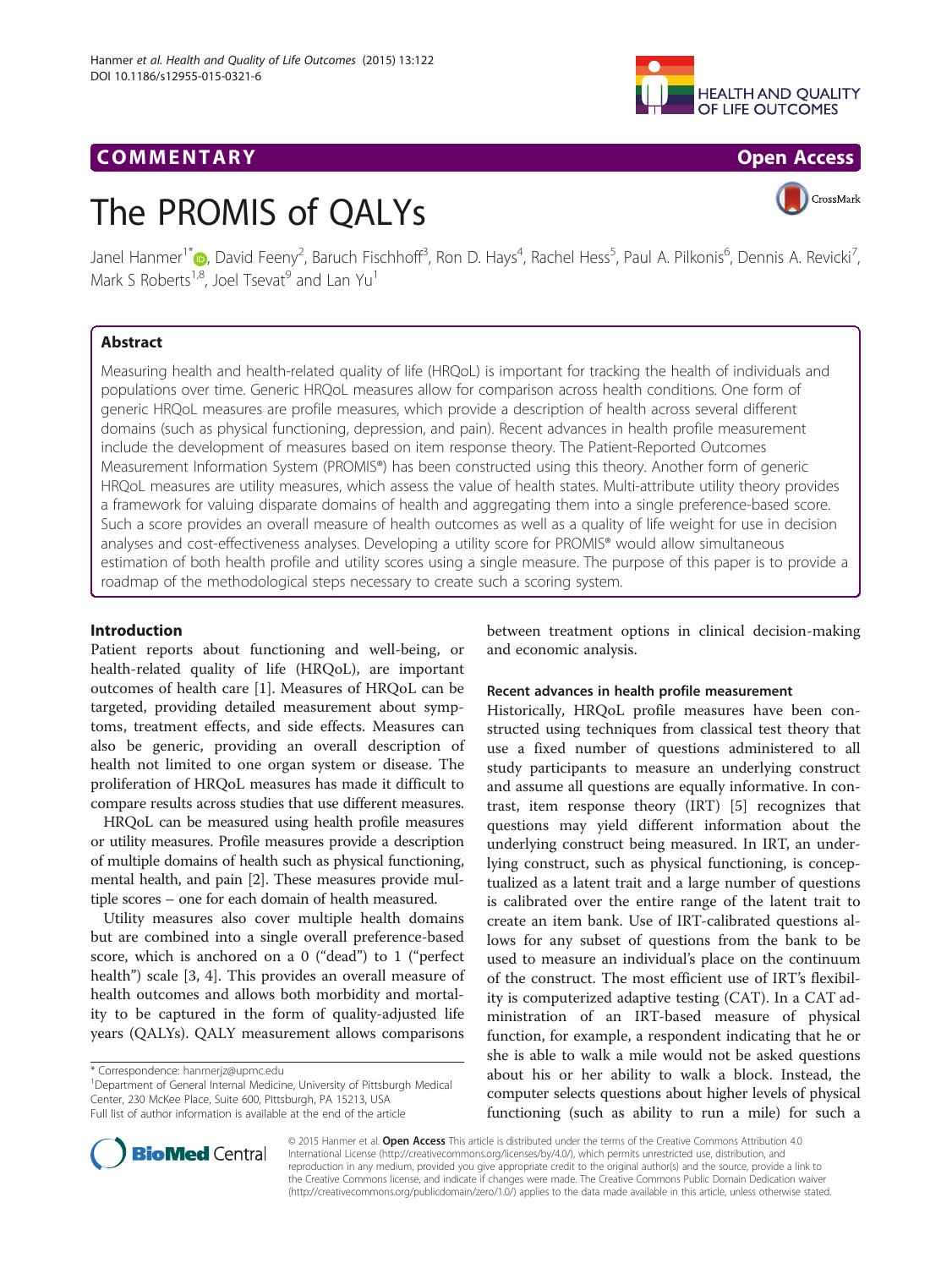subject. This tailored testing allows more efficient and precise estimates of physical functioning with fewer questions per participant. Implementation of the PROMIS® CATs to date suggests that 4 to 6 questions are sufficient for precise estimates of health-related domains.

IRT has been used to develop a new generation of widely used health profile measures including the Patient-Reported Outcomes Measurement Information System (PROMIS®) [\[6](#page-2-0)]. Currently, measures for more than 44 health domains are available through the PROMIS® Assessment Center (<http://www.assessmentcenter.net/>) in the form of item banks, short forms, and CAT administration. The breadth and precision of the PROMIS<sup>®</sup> measures can be selected according to the needs of each study.

## Benefits of combining irt health profile measurement and utility measurement

The EQ-5D, Health Utilities Index, SF-6D, and the Quality of Well-being Index [\[7](#page-2-0)] are among the most widely used generic preference-based measures. Like questionnaires developed using classical test theory, they each have some of the following limitations: (1) large proportions of the respondents scoring at the very top or very bottom of the scale in some populations of interest (i.e., ceiling effects in the very healthy or floor effects in the very ill), (2) imprecise measurement for individuals, (3) poorly-worded questions such as those that combine two concepts (double-barreled questions), and (4) differences in range of domains covered [[7](#page-2-0)]. While modification of a particular instrument may overcome some of these problems, modification also results in concerns about comparability of results obtained with different versions of the same instrument.

PROMIS® provides an opportunity to address several limitations of the existing generic preference measures including: (1) fully capturing the entire range of a construct, (2) measuring an individual's health status with greater precision, and (3) creating a standardized valuation methodology for future studies. The PROMIS® measures stand to be highly applicable across clinical, research, and population studies. Thus, creating a utility scoring system for PROMIS® would allow efficient use of study resources to collect both health profile and health utility scores.

## Proposed solution

Various methods could be used to derive preferencebased scores for PROMIS®. Using methods such as regression analysis, one could predict scores on an existing index such as the EQ-5D from PROMIS® scores [\[8\]](#page-2-0) but this method is limited by the reliability of the measures being used and their degree of overlap [[9\]](#page-2-0). Another method is to use a subset of PROMIS® (such as the PROMIS® profile) as if it is a static questionnaire and construct a preference-based scoring system for it using the

same techniques as legacy utility measures [\[10\]](#page-2-0). Neither method takes advantage of characteristics of latent constructs to ensure that the full range of health is measured. Also, neither method takes advantage of IRT to improve the precision of measurement.

Instead, we propose developing a health utility measure that builds on the advantages of the IRT-based measures such as PROMIS® and can be estimated from them. Our proposed method will allow both the granularity of individual health domains and the simplicity of a single overall utility score to be calculated from the same data. This method creates a domain-specific utility function over each construct. Once the relationship between utility and a particular construct is established, the utility weight for a specific score on the construct can be estimated. A set of utility weights for a set of constructs can then be combined into a single utility score by using multi-attribute utility theory (MAUT).

Implementation of this approach requires four distinct steps:

- (1) Selecting key domains for valuation. MAUT works best when the selected domains are structurally independent of each other. This means that the range of possible outcomes on one domain is not logically limited by the outcome on the other domain (and vice versa). For example, physical function and depression are structurally independent because one can imagine an individual with excellent physical function and very severe depression; one can also imagine an individual who is not depressed but has very poor physical function. Structural independence is conceptual rather than epidemiological; domains may be conceptually independent even if they are highly correlated in real-life samples. Further, for ease of valuation and use, the set of key domains should be parsimonious.
- (2) Developing a method to value an individual health domain. If a single question with multiple response options (e.g., never, rarely, sometimes, often, almost always) spans the entire range of the construct and is considered to have good conceptual representation of it, then that question could be used to construct the utility function for that domain. Finding such an item in item banks is unusual, so empirical work should assess the feasibility and comparability of methods such as selecting and combining two questions that span the construct or constructing health-state descriptions to represent intervals along the construct [[11](#page-2-0)]. This step should produce a function that can assign a utility value for any level of functioning within the domain.